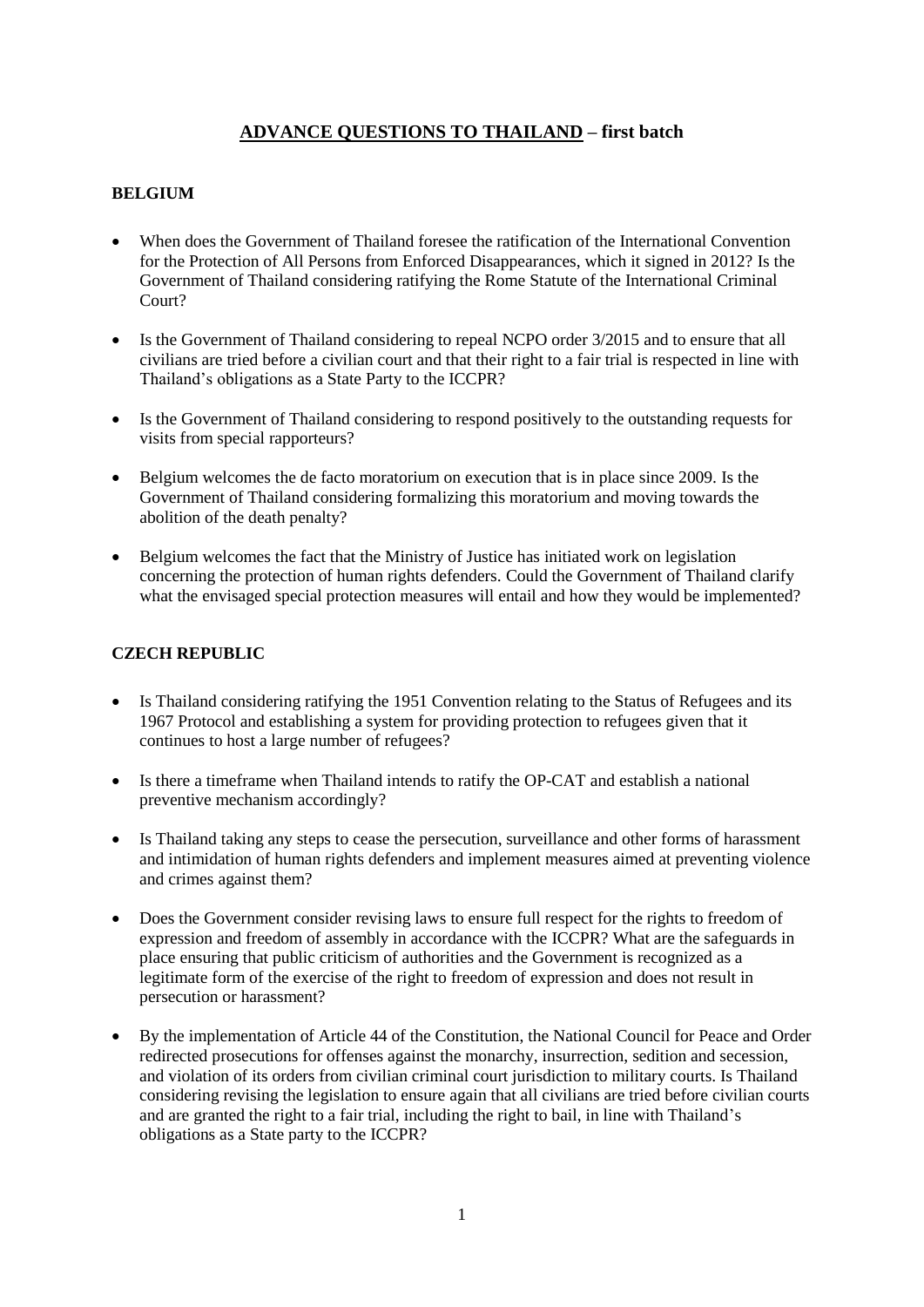Could the Government provide more details about the so-called "re-education camps" and "reeducation courses" and their compliance with Thailand's international human rights obligations?

# **LIECHTENSTEIN**

- Liechtenstein appreciates that Thailand has signed the Rome Statute of the International Criminal Court. However, Liechtenstein recalls that during the first cycle of the Universal Periodic Review, Thailand rejected a number of recommendations to ratify the Rome Statute?
- Has Thailand since reconsidered joining the International Criminal Court? If so, what steps has Thailand taken to ratify to the Rome Statute in its 2010 version?

## **NETHERLANDS**

#### Trial by Military Courts

- How many civilians have been tried in military courts since 22 May 2014?
- How many persons have been sentenced, charged or arrested for *lèse majesté* crimes since 22 May 2014?
- How many civilians have been summoned to military camps or received a house visit by the military since 22 May 2014?

#### Freedom of Expression

- How will the Government ensure that both supporters and opponents of the draft Constitution will be able to express their views publicly without the fear of reprisals or punishments as to ensure an open and inclusive debate in the period leading up to the constitutional referendum?
- Does the government of Thailand intend to inform UNESCO of the actions taken to prevent the impunity of the perpetrators of the killings of journalists and notify UNESCO of the status of the judicial inquiries conducted?

# **SLOVENIA**

- Turning to the Slovenian recommendation from the  $1<sup>st</sup>$  UPR cycle regarding minimum age of criminal responsibility, we noted in your report that MOJ is studying the feasibility of raising minimum age of criminal responsibility from 10 to 12 years. We would be interested to learn more on the state of play in this regard, as well as on whether there are any obstacles to that?
- We noted in your report that your government prepared the  $2<sup>nd</sup>$  National Plan for older Persons  $(2002 - 2021)$ , which is a welcome step. We would be interested to hear more about the main elements of the plan and its implementation.

#### **SWEDEN**

 What measures is Thailand planning in order to fully implement the recommendations of the Special Rapporteur on Trafficking in Persons, including on the eradication of child pornography and human trafficking of children for sexual purposes?